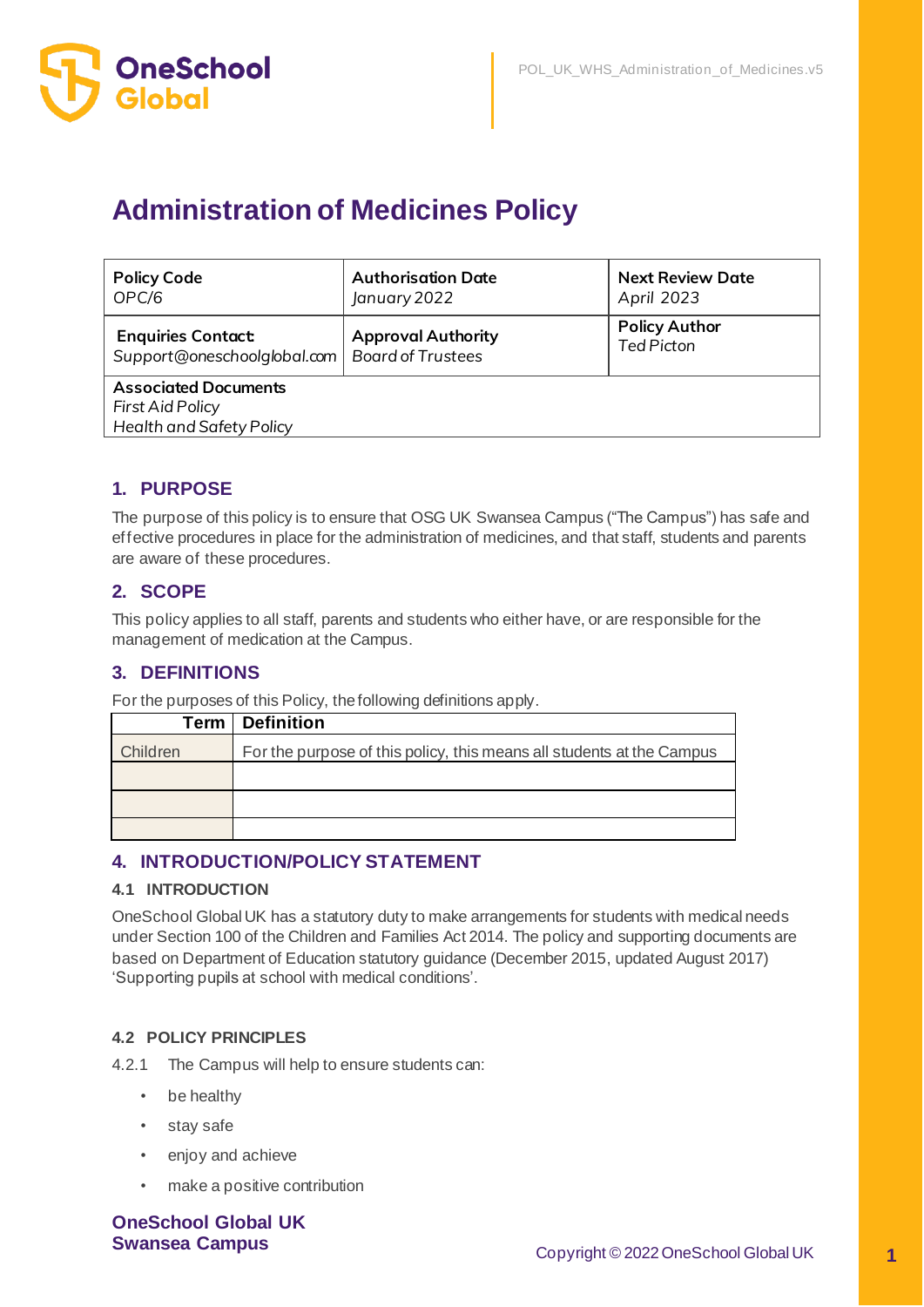

- achieve economic well-being
- 4.2.2 The Campus ensures all staff understand their duty of care to children and young people in the event of an emergency.
- 4.2.3 Staff receive on-going training and are regularly updated on the impact medical conditions can have on students. The training agenda is based on a review of current healthcare plans.
- 4.2.4 All staff feel confident in knowing what to do in an emergency.
- 4.2.5 All staff understand that certain medical conditions are serious and can be potentially life threatening, particularly if ill managed or misunderstood.
- 4.2.6 All staff understand the common medical conditions that affect children at this Campus.
- 4.2.7 Campus Principals should ensure that their school's policy is effectively implemented with partners.
- 4.2.8 Although administering medicines is not part of teachers' professional duties, staff take into account the needs of students with medical conditions that they teach. Students with an Individual Healthcare Plan will have this identified on 'Quick Links' on SIMs to ensure staff awareness.

# **5. PROCEDURES**

The Campus will follow procedures set out in the Health & Safety Policy for supporting students with medical needs and will utilise the associated forms

#### **5.1 ADMINISTRATION OF MEDICATION**

- 5.1.1 The Campus understands the importance of taking the medication as prescribed.
- 5.1.2 All staff understand that there is no legal or contractual duty for any member of staff to administer medication or supervise a student taking medication unless they have been specifically contracted to do so. Where specific training is not required, any member of staff may administer prescribed and non-prescribed medicines to students under the age of 16 with parental consent.
- 5.1.3 OneSchool Global UK are responsible to ensure full insurance and indemnity to staff who administer medicines. The insurance policy includes liability cover.
- 5.1.4 Administration of medication which is defined as a controlled drug (even if the student can administer themselves) should be done under the supervision of a member of staff.
- 5.1.5 A student under 16 should never be given medicine containing aspirin unless prescribed by a doctor. Medication, e.g. for pain relief, should never be administered without first checking maximum dosages and when the previous dose was taken.

#### 5.2 **STORAGE OF MEDICATION**

- 5.2.1 Safe storage emergency medication such as Adrenaline Auto-Injector pens (EpiPens)
- Emergency medication is readily available to students who require it at all times during the Campus day. If the emergency medication is a controlled drug and needs to be locked up, the keys are readily available. [Medicine cabinet in disabled toilet/Key in reception key safe.
- All students carry their own Adrenaline Auto-injector pens at all times and a spare kept in fridge/medicine cabinet.
- Students are reminded to carry their emergency medication with them.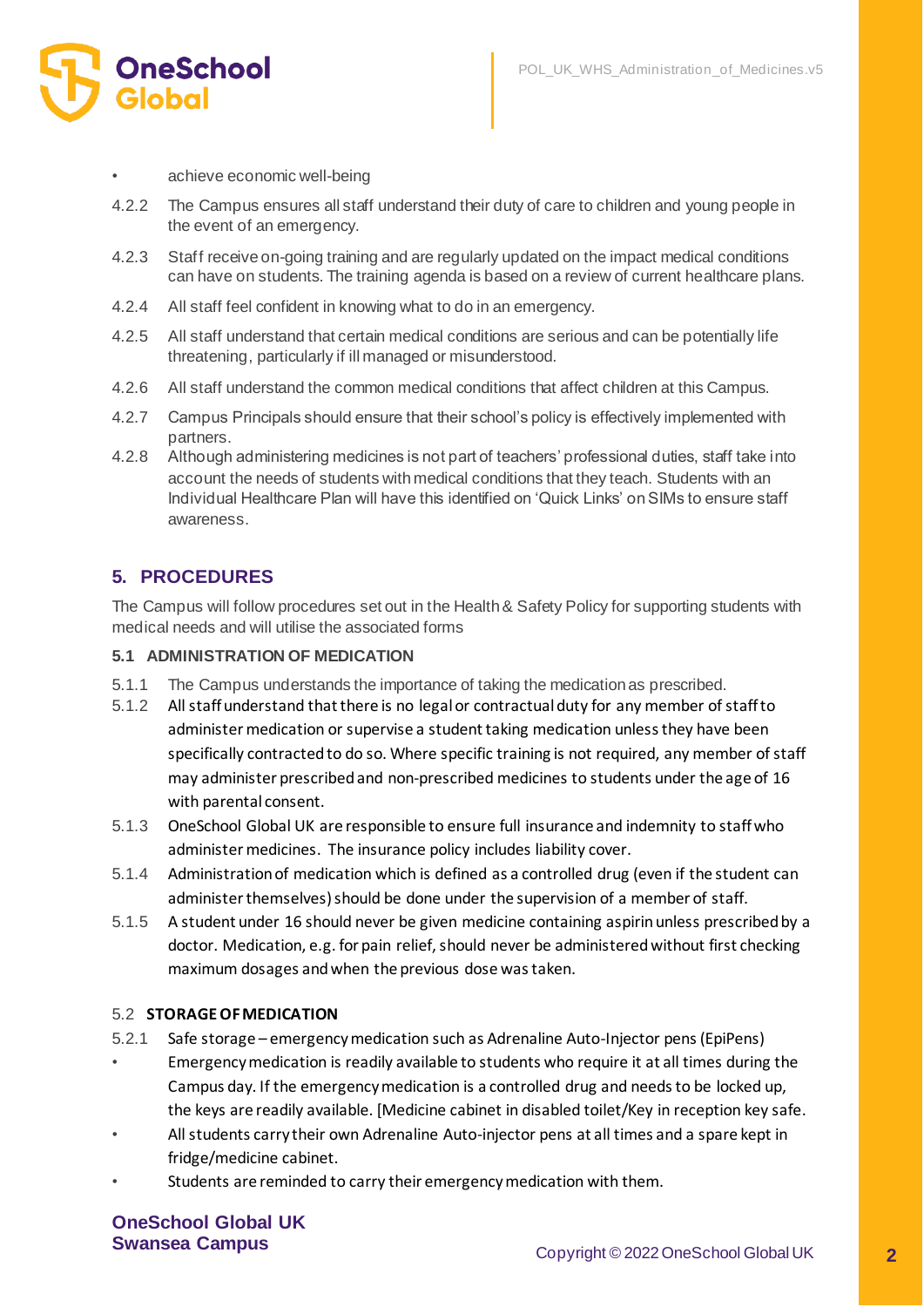

- 5.2.2 Safe storage non-emergency medication
- All non-emergency medication is kept in a lockable cupboard. [Disabled toilet].
- Students with medical conditions know where their medication is stored and how to access it.
- Staff ensure that medication is only accessible to those for whom it is prescribed.
- A student who has been prescribed a controlled drug may legally have it in their possession if they are competent to do so but passing it to another child for use is an offence. Monitoring arrangements may be necessary.
- 5.2.3 Safe storage general
- 6. Sharon Wells ensures the correct storage of medication at Campus.
- 7. Three times a year Sharon Wells checks the expiry dates for all medication stored at Campus.
- 7.1.1 Sharon Wells along with the parents of students with medical conditions, ensures that all emergency and non-emergency medication brought into Campus is in the original container (except insulin) and clearly labelled with the student's name, the name and dose of medication and the frequency of dose. This includes all medication that students carry themselves.
- 7.1.2 Some medication may need to be refrigerated. All refrigerated medication is stored in an airtight container and is clearly labelled. This is in a secure area, inaccessible to unsupervised students.
- It is the parent's responsibility to ensure new and in date medication comes into Campus on the first day of the new academic year.

#### 7.2 **IN AN EMERGENCY**

- 7.2.1 Relevant staff understand and are updated in what to do in an emergency for the most common serious medical conditions at this Campus.
- 7.2.2 In an emergency situation Campus staff are required under common law duty of care to act like any reasonably prudent parent/carer. This may include administering medication.
- 7.2.3 This Campus uses Individual Healthcare Plans to inform the appropriate staff (including supply teachers and support staff) of students with complex health needs in their care who may need emergency help. Supply staff are briefed on entry to the Campus, when undertaking their commissioned duties.
- 7.2.4 In the event of a student with an Individual Healthcare Plan needing to be taken to hospital, the Campus will ensure that a copy of the plan is provided for the hospital.
- 7.2.5 Information in Individual Healthcare Plans is also used to support transitional arrangements to another Campus and/or re-integration.
- 7.2.6 If a student needs to be taken to hospital, a member of staff will always accompany them and will stay with them until a parent arrives. This Campus will try to ensure that the staff member will be one the student knows. The staff member concerned should inform a member of the campus's senior leadership team.
- 7.2.7 All students with medical conditions should have easy access to their emergency medication. Items such as inhalers and Adrenaline Auto-injector pens are held by the student who must take the responsibility to have it to hand at all times.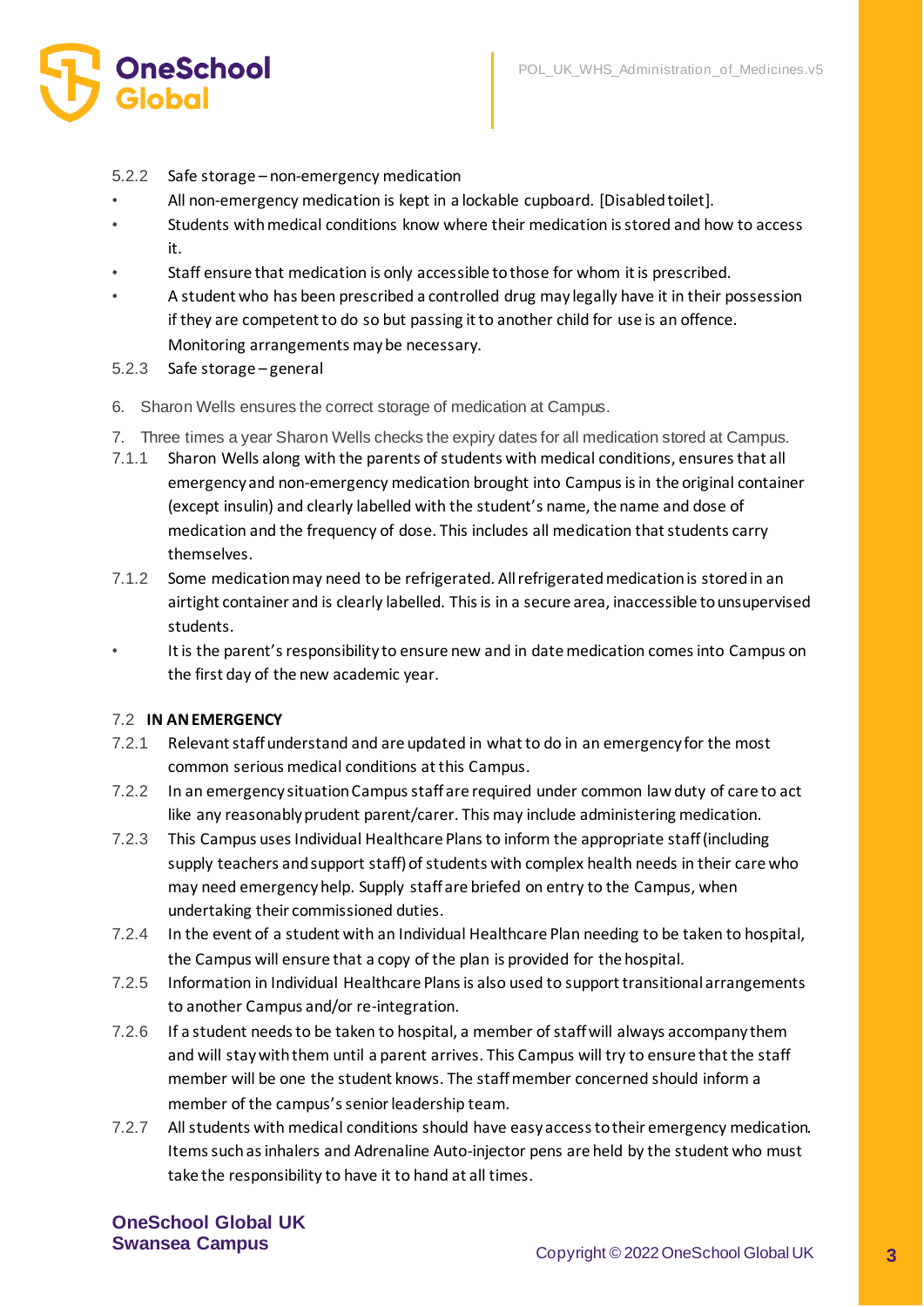

- 7.2.8 Where a student has been prescribed an inhaler or Adrenaline Auto-injector pen, the campus gain consent from parents (see Appendix 3) for the use of the campus owned inhaler or Adrenaline Auto-injector pen if the student cannot locate their own in an emergency
- 7.2.9 Students are encouraged to administer their own emergency medication (e.g. Adrenaline Auto-injector pens) where possible and should carry it with them at all times unless it is a controlled drug as defined in the Misuse of Drugs Act 1971. This also applies to any off-site visits.
- 7.2.10 Students are encouraged to keep spare supplies of emergency medication in the cabinet in the Disabled toilet.
- 7.2.11 Schools may administer their "spare" adrenaline auto-injector (AAI), obtained, without prescription, for use in emergencies, if available, but only to a pupil at risk of anaphylaxis, where both medical authorisation and written parental consent for use of the spare AAI has been provided.
- 7.2.12 From 1st October 2014 the Human Medicines (Amendment) (No. 2) Regulations 2014 will allow schools to buy salbutamol inhalers, without a prescription, for use in emergencies.
- 7.2.13 The emergency salbutamol inhaler should only be used by children, for whom written parental consent for use of the emergency inhaler has been given, who have either been diagnosed with asthma and prescribed an inhaler, or who have been prescribed an inhaler as reliever medication.
- 7.2.14 The inhaler can be used if the student's prescribed inhaler is not available (for example, because it is broken, or empty).
- 7.2.15 For off-site activities, a risk assessment is undertaken to ensure students needing medication still have access and a staff member is named as the responsible lead. The risk assessment also helps to identify any reasonable adjustments that need to be made.

#### 7.3 **MONITORING OF INDIVIDUAL HEALTHCARE PLANS**

- 7.3.1 Campus Principals have overall responsibility for the development of individual healthcare plans.
- 7.3.2 This Campus uses Individual Healthcare Plans to record important details about individual children's medical needs at Campus, their triggers, signs, symptoms, medication and other treatments. Further documentation can be attached to the Individual Healthcare Plan if required.
- 7.3.3 The procedure for the management of individual healthcare plans is set out in the Health & Safety Policy.
- 7.3.4 If a student has a short-term medical condition that requires medication during Campus hours, a medication form plus explanation is sent to the student's parents to complete (Appendix 2).
- 7.3.5 The parents, healthcare professional and student with a medical condition, are asked to fill out the student's Individual Healthcare Plan together. Parents then return these completed forms to the Campus.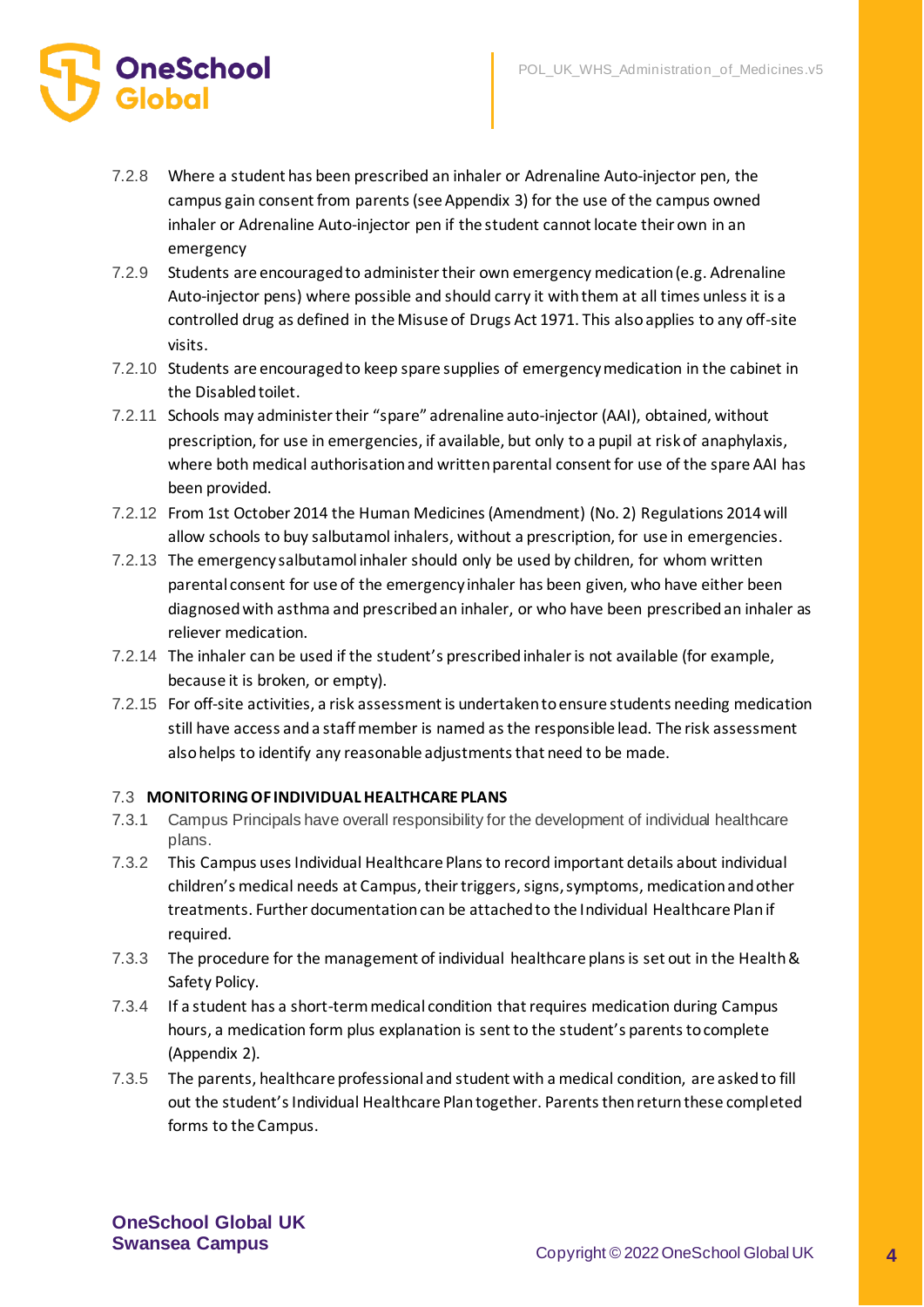# **OneSchool**

- 7.3.6 This Campus ensures that a relevant member of Campus staff is also present, if required to help draw up an Individual Healthcare Plan for students with complex healthcare or educational needs.
- 7.3.7 Individual Healthcare Plans are used by this Campus to:
- Inform the appropriate staff and supply teachers about the individual needs of a student with a medical condition in their care.
- Remind students with medical conditions to take their medication when they need to and, if appropriate, remind them to keep their emergency medication with them at all times.
- Identify common or important individual triggers for students with medical conditions at Campus that bring on symptoms and can cause emergencies. This Campus uses this information to help reduce the impact of common triggers.
- Ensure that all medication stored at Campus is within the expiry date.
- Ensure this Campus's local emergency care services have a timely and accurate summary of a student's current medical management and healthcare in the event of an emergency.
- Remind parents of students with medical conditions to ensure that any medication kept at Campus for their child is within its expiry dates. This includes spare medication.
- At review identify changing needs for staff training.
- 7.3.8 Where the child has a special educational need identified in a statement or EHC plan, the individual healthcare plan should be linked to or become part of that statement or EHC plan.

#### 7.4 **UNACCEPTABLE PRACTICE**

- 7.4.1 Our staff recognise that it is not acceptable practice to:
- Prevent children from easily accessing their inhalers and medication and administering their medication when and where necessary.
- Assume that every child with the same condition requires the same treatment.
- Ignore the views of the child or their parents; or ignore medical evidence or opinion (although this may be challenged).
- Send children with medical conditions home frequently or prevent them from staying for normal Campus activities, including lunch, unless this is specified in their individual healthcare plans.
- If the child becomes ill, send them to the Campus office or medical room unaccompanied or with someone unsuitable.
- Penalise children for their attendance record if their absences are related to their medical condition, e.g. hospital appointments.
- Prevent students from drinking, eating or taking toilet or other breaks whenever they need to in order to manage their medical condition effectively.
- Require parents, or otherwise make them feel obliged, to attend Campus to administer medication or provide medical support to their child, including with toileting issues.
- Prevent children from participating or create unnecessary barriers to children participating in any aspect of Campus life, including Campus trips, e.g. by requiring parents to accompany the child.

# 7.5 **COMPLAINTS**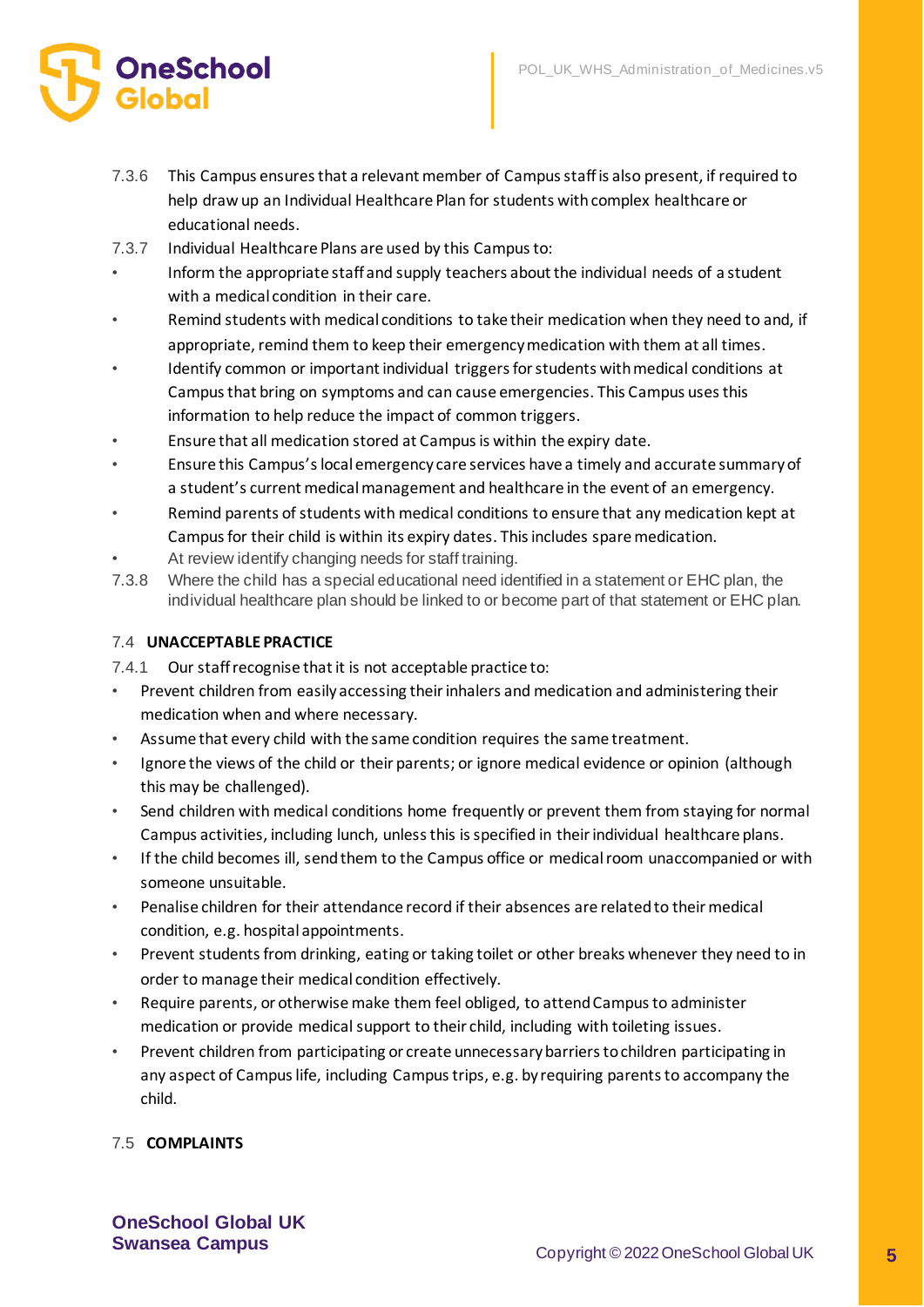

7.5.1 Complaints about this policy and/or procedures should be dealt with in accordance with the Campus' published Complaints Policy.

# **4 GUIDELINES**

- [Guidance on the use of adrenaline auto-injectors in Schools](https://assets.publishing.service.gov.uk/government/uploads/system/uploads/attachment_data/file/645476/Adrenaline_auto_injectors_in_schools.pdf) September 2017
- [Supporting pupils at Campus with medical conditions](https://assets.publishing.service.gov.uk/government/uploads/system/uploads/attachment_data/file/803956/supporting-pupils-at-school-with-medical-conditions.pdf) December 2015, updated August 2017
- [Guidance on the use of emergency salbutamol inhalers in schools March 2015](https://assets.publishing.service.gov.uk/government/uploads/system/uploads/attachment_data/file/416468/emergency_inhalers_in_schools.pdf)
- [Section 100 of the Children and Families Act 2014.](http://www.legislation.gov.uk/ukpga/2014/6/section/100/enacted)

# **5 ASSOCIATED DOCUMENTS**

- First Aid Policy
- Health and Safety Policy

# **6 ATTACHMENTS**

- Appendix 1 Monitoring of an Individual Healthcare Plan
- Appendix 2 Individual Healthcare Plan Form
- Appendix 3 Asthma Consent Form for Emergency
- Appendix 4 Parental Agreement for Campus to administer medicines
- Appendix 5 Record of Medication Administered on Campus
- Appendix 6 Request for a Student to carry their own Medication
- Appendix 7 Staff training record administration of medical treatment
- Appendix 8a Guidelines for administration of rectal diazepam in epilepsy
- Appendix 8b Record of use of rectal diazepam
- Appendix 9 Contacting Emergency Services
- Appendix 10 Timeline by term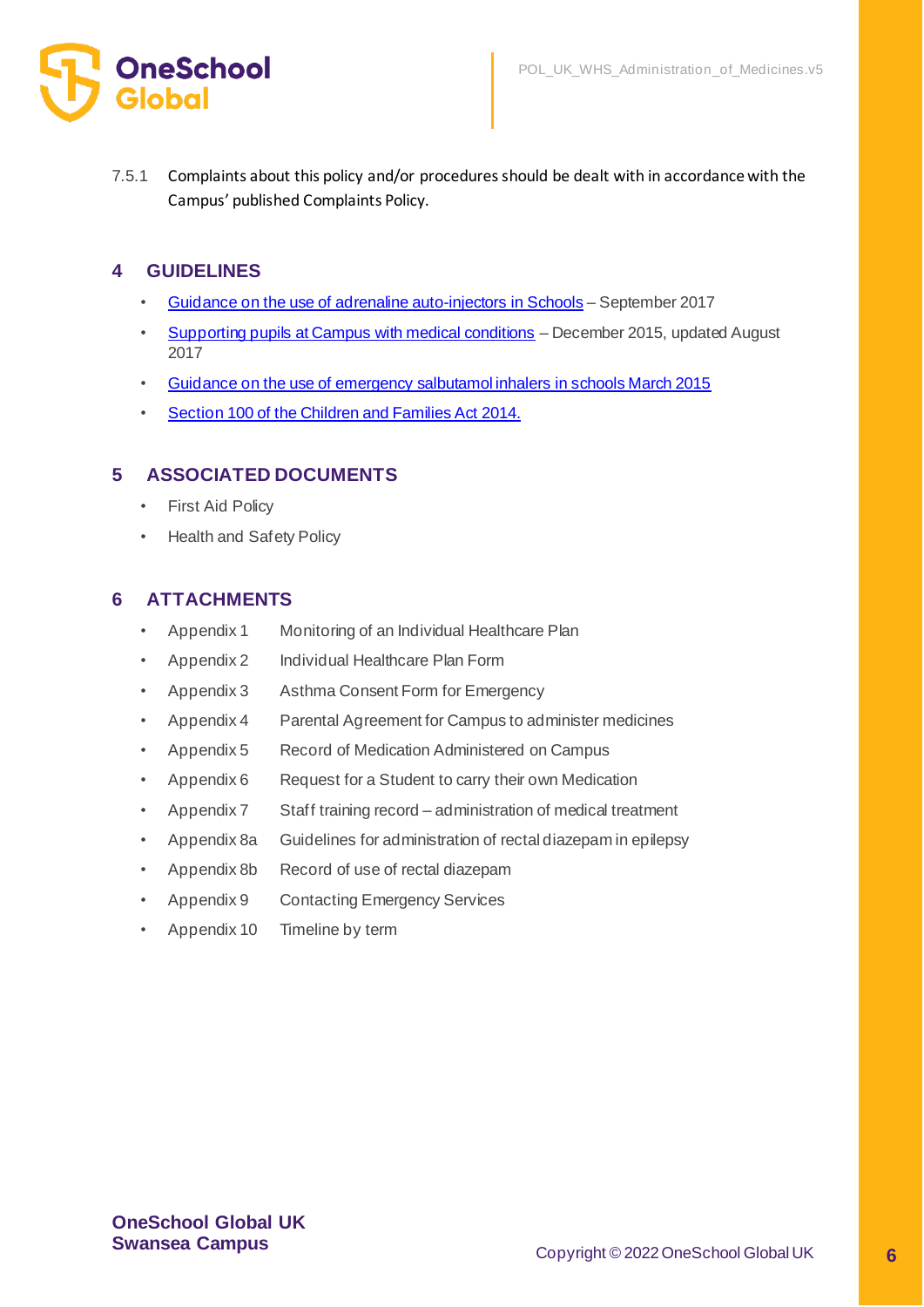

# **Appendix 1 Monitoring of an Individual Healthcare Plan**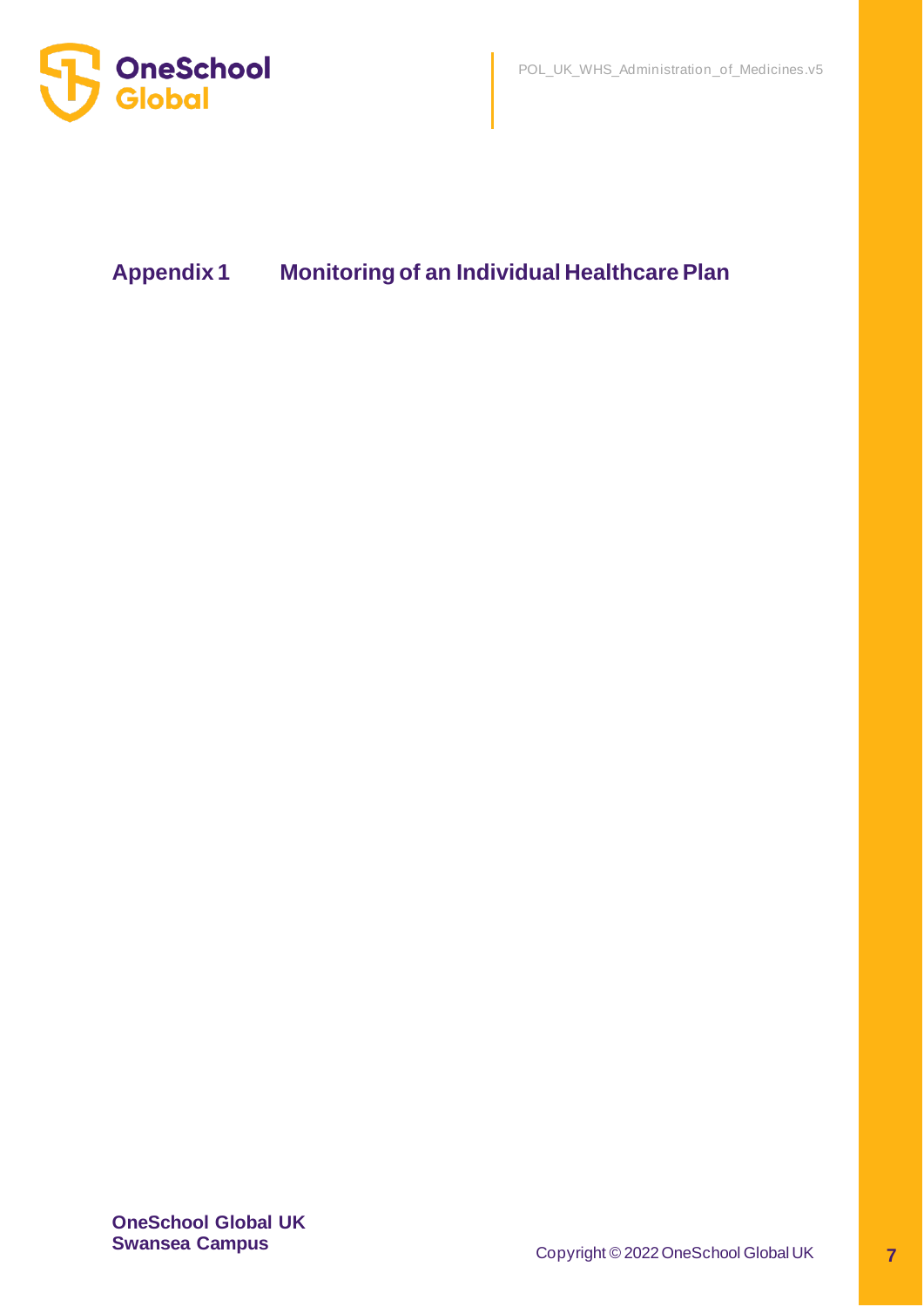

# **VERSION CONTROL**

**OneSchool**